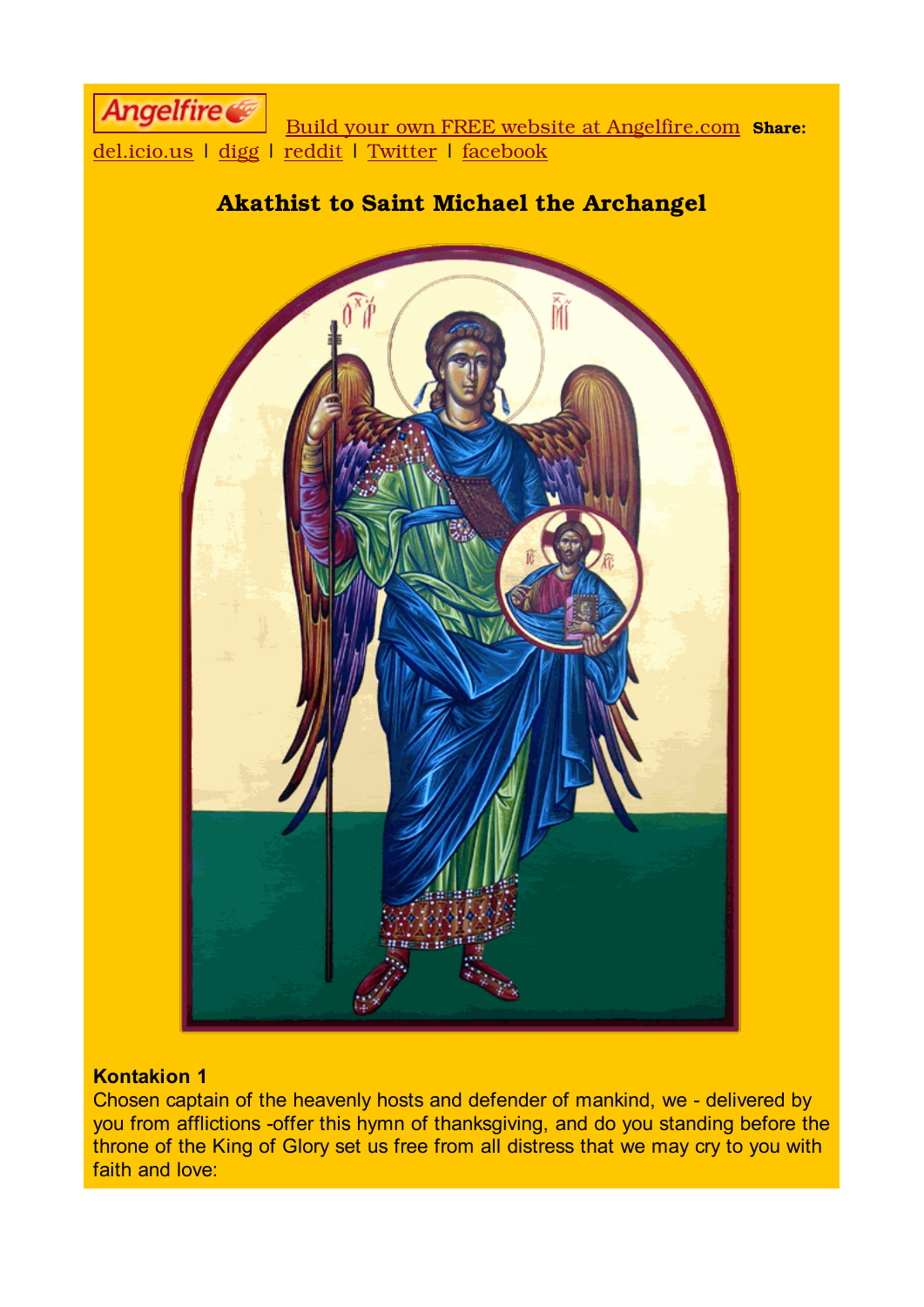*Rejoice, Michael, great chief captain with all the hosts of heaven!*

## **Ikos 1**

As leader of the fiery choirs of angels, it is right to praise you with angelic tongue, O Michael, but until -taught by you - we have become used to the speech of the bodiless powers, hear the praises from thankful lips though they be those of mortal beings:

Rejoice, first-formed star of the world!

Rejoice, candle of truth and justice, shining like gold!

Rejoice, first receiver, in the choir of angels of the rays of the uncreated light! Rejoice, head of angels and archangels!

Rejoice, you in whom the creative glory of the Right Hand shines!

Rejoice, you by whom the assembly of all bodiless creatures is made beautiful! *Rejoice, Michael, great chief captain with all the hosts of heaven!*

# **Kontakion 2**

Beholding the splendor of your spiritual beauty and the strength of your right hand that is like a flash of lightning, we - wrapped as we are in the mortal flesh of this earth - but, filled with joy and thankfulness toward the Creator, cry aloud: O Archangel of God, with all the hosts of heaven: *Alleluia!*

# **Ikos 3**

O most wonderful Michael, leader of the heavenly hosts, ask for us a clear understanding, free from passions, that, lifted in thought from earthly to heavenly things, we may sing a hymn of praise to you:

Rejoice, nearest beholder of the ineffable beauty and goodness of God! Rejoice, close participator in the mysteries of the all-good counsels of the most **Holy Trinity!** 

Rejoice, faithful fulfiller of the pre-eternal judgments of the Trinity!

Rejoice, you at whom the heavenly hosts, with love, stand amazed!

Rejoice, you to whom those born on earth give glory!

Rejoice, you before whom the hosts of heaven tremble!

*Rejoice, Michael, great chief captain with all the hosts of heaven!*

# **Kontakion 3**

Archangel Michael, you show in yourself the strength of an unconquerable zeal for the glory of God. At the head of the choirs of angels, you have withstood the arrogant daystar Satan, exceedingly proud and breathing out evil when he and his dark fellow-servants had been cast down into the nethermost parts of the world, while the heavenly hosts led by you in your glory shouted as with one voice for joy before the throne of God:

*Alleluia!*

# **Ikos 3**

All Christian people have you, O Archangel Michael, as a mighty defender and helper in battle against the adversary. Therefore, we, wishing to be granted your marvelous protection, call upon you on the day of your solemn feast in this way: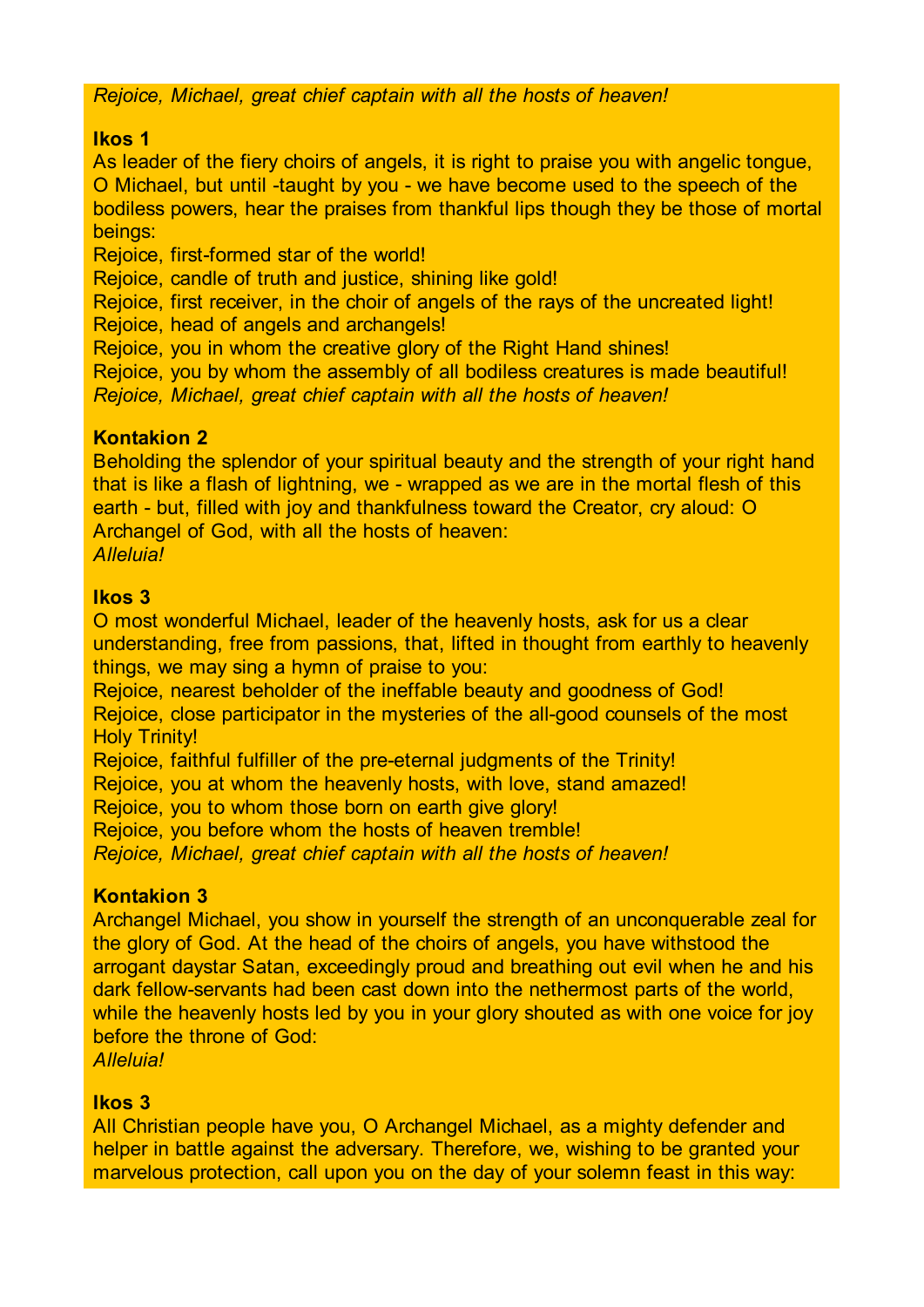Rejoice, you by whom Satan was cast down like lightning from heaven! Rejoice, you by whom humanity preserved goes up to heaven! Rejoice, splendid adornment of the most radiant world on high! Rejoice, most glorious defender of the fallen world here below! Rejoice, never-defeated by the forces of evil! Rejoice, you, established forever by divine grace in truth and righteousness with all God's angels! *Rejoice, Michael, great chief captain with all the hosts of heaven!*

## **Kontakion 4**

O chief ruler of the angels, deliver us who keep your radiant feast with joy from the storm of temptations and troubles, for you are a mighty helper in afflictions and the preserver and defender in the hour of death of all those crying aloud to Our Lord and Our Lady:

*Alleluia!*

## **Ikos 4**

Seeing your boldness against the regiments of Satan, all the ranks of angels followed after you with joy into the fight for the name and the glory of their Master, crying aloud: "Who is like unto God!" And we, seeing Satan cast down beneath your feet cry to you as victor:

Rejoice, you by whom peace and quiet returned to heaven!

Rejoice, you by whom the spirit of evil was laid low even unto hell!

Rejoice, you who direct the angelic armies and the hosts of the invisible world to the destruction of evil!

Rejoice, you who, unseen, calm the agitation and fighting of the elements of the unseen world!

Rejoice, wonderful defender of those waging war with the spirits of evil! Rejoice, strong helper of those on earth grown weak through the temptations and assaults of the world!

*Rejoice, Michael, great chief captain with all the hosts of heaven!*

# **Kontakion 5**

You have appeared in the Church of Khony as a divinely flowing fountain of great miracles. For, not only was a large and fearful serpent dwelling there destroyed by your strength, but a stream of water was revealed there healing all bodily ailments, that all might glorify you, O Lord God of the angels, and all might cry out to You with Faith:

*Alleluia!*

# **Ikos 5**

Hearing you and knowing you as a great light shining among the choirs of angels, after God and His Holy Mother, we run to you, wonderful Michael. With the rays of your light illuminate all of us who sing to you in the following manner: Rejoice, mediator of the law given by the hand of Moses on Mount Sinai!

Rejoice, you by whom the judges and leaders of Israel found strength and protection!

Rejoice, you, through whom the prophets and high priests of the Jews received the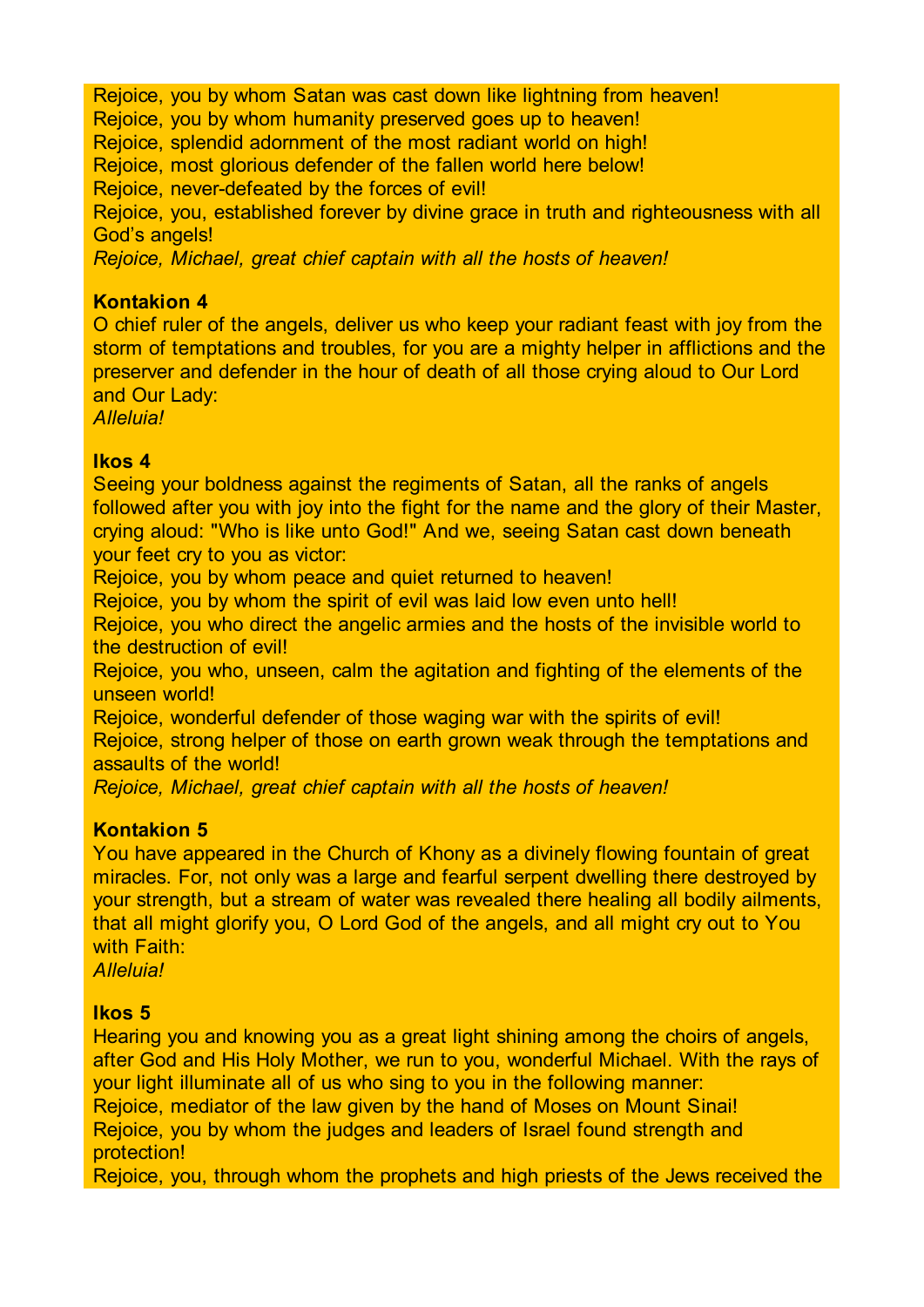## gift of knowledge from the all-knowing God!

Rejoice, you who provide with secret wisdom the God-fearing givers of the law! Rejoice, you who put kindness and mercy into the hearts of those who administer justice and truth!

*Rejoice, Michael, great chief captain with all the hosts of heaven!*

## **Kontakion 6**

You have announced beforehand the judgments of God when, in former times - at the sight of you -Mannah was filled with fear and perplexity, thinking that he would no longer live, but taught by his wife of the goodness of the vision, and the gentleness of your words, from joy at having a son, Samson, who was about to be born, he cried out to God in thanksgiving: *Alleluia!*

#### **Ikos 6**

You have shone forth wonderfully, O Michael, when in the form of a man you have stood before Joshua, son of Nun, saying: "Take off your shoes, for I am the chief captain of the hosts of the Lord." And we, marveling, sing to you:

Rejoice, untiring guardian of leaders, rulers, and governments!

Rejoice, you, swift to overthrow those withstanding authority as they oppose the command of God!

Rejoice, you who appease the mighty wave of popular tumult!

Rejoice, invisible destroyer of vile customs!

Rejoice, you who enlighten those in doubt in the hour of great perplexity!

Rejoice, you who save all those tried by soul-destroying and false attacks!

*Rejoice, Michael, great chief captain with all the hosts of heaven!*

## **Kontakion 7**

Wanting to show that the fortunes of men are not dependent on themselves, but are always held in His Divine Hand, the Maker of all has given you to the kingdoms of the earth as a defender and keeper, that you may prepare all the tribes and peoples for the Kingdom of God that is eternal. Therefore, all of us knowing your great service for the salvation of mankind, cry to God in thanksgiving: *Alleluia!*

## **Ikos 7**

The Creator and Master of all miracles has shown us a new miracle on earth through you, chief angel, when you miraculously saved the church built in honor of your name from being flooded with the waters of the river. You commanded the rising stream to turn back into the bosom of the earth, at the sight of which the blessed Archipus together with his spiritual children cried to you in thanksgiving: Rejoice, indestructible rampart of the holy Church of God! Rejoice, you at whose behest the elements are subdued! Rejoice, you by whom all evil intents are brought to naught! Rejoice, you who bring joy to all the faithful from the throne of the Almighty God! Rejoice, you who lead unbelievers on the path of justice and truth! Rejoice, Michael, great chief captain with all the hosts of heaven!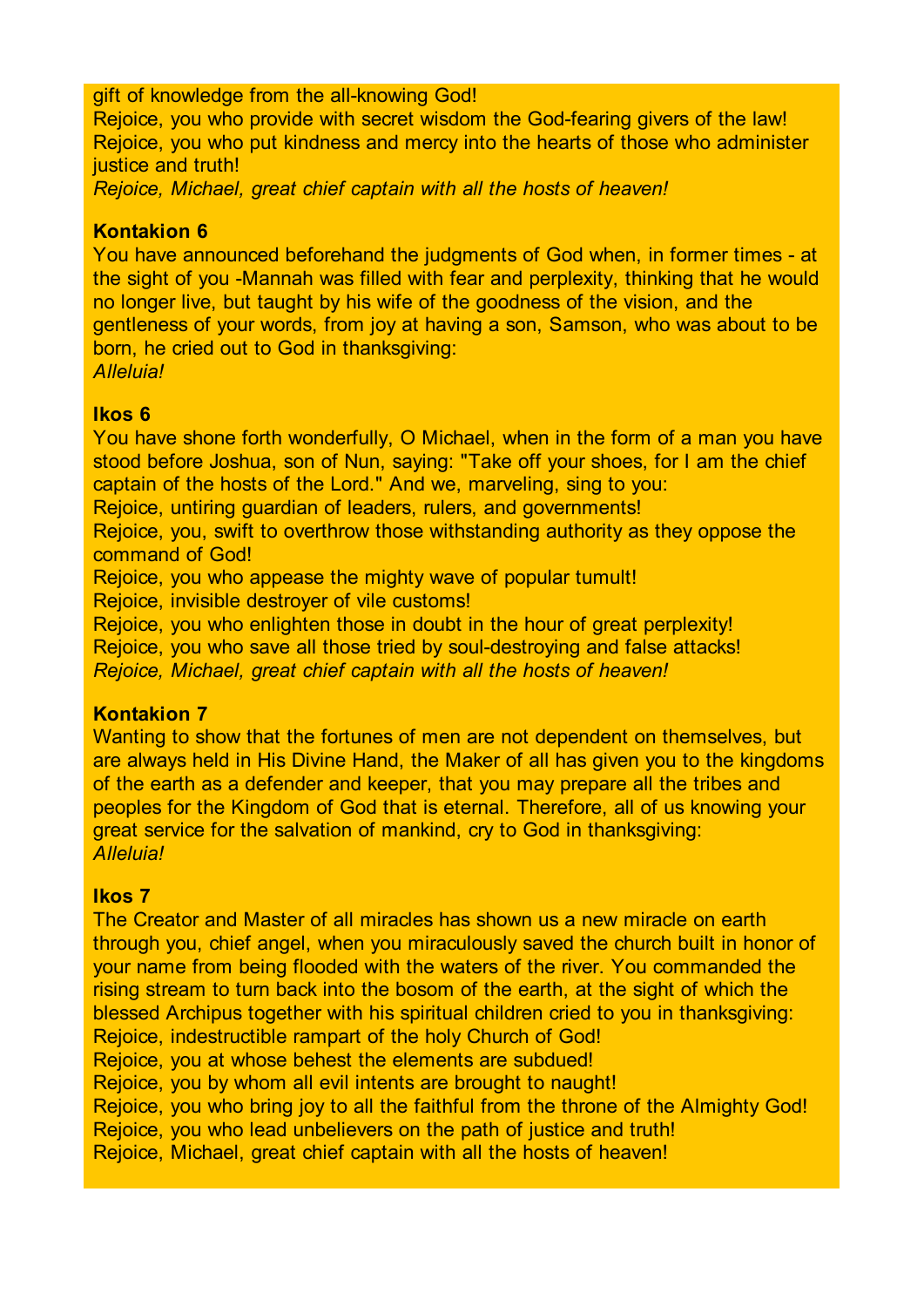## **Kontakion 8**

Habakkuk, the prophet, saw in his very self a strange wonder of your power, O chief captain of God's armies, when carried off at the Divine Command, he was quickly taken from Judah to Babylon to give food to Daniel, a prisoner in the den of the lions. Therefore, amazed at the mighty effect of your strength, he cried out with faith:

*Alleluia!*

#### **Ikos 8**

Standing before the throne of God, Michael, you are entirely in the heights yet you are not far from men and women below upon the earth. You ever fight against the enemies of mankind's salvation. Therefore, all who wish to reach the long-desired homeland of heaven call to you with one accord:

Rejoice, leader of the thrice-holy hymn of the angels!

Rejoice, ever-ready advocate and guardian of those on earth!

Rejoice, you who, in strange fashion, struck down Pharaoh with his faithless Egyptians in their ponderous pride!

Rejoice, you who gloriously led the Jews in their wandering through the wilderness! Rejoice, you who quenched the flame of the fiery furnace of Babylon for the three youths!

*Rejoice, Michael, great chief captain with all the hosts of heaven!*

#### **Kontakion 9**

Joyful trembling seized the monks of the Holy Mount of Athos when they saw how you saved the Godfearing child who was thrown into the depths of the sea with a stone around his neck by money-grubbing men. The monastery that received him was adorned by your name, O Michael, and cries to God in thanksgiving: *Alleluia!*

## **Ikos 9**

Speakers, eloquent in words and who love clever thoughts, have not sufficient strength to declare your might, O Michael, and how in one night you destroyed the one hundred and eighty-five thousand warriors of Sennacherib, the king of Assyria, as a warning to him not to blaspheme the Name of the Lord in the future. We, honoring your zeal for the glory of the truth of God, cry out to you with gladness: Rejoice, unconquerable leader of the armies of Orthodoxy!

Rejoice, very fear and defeat of armies whose beliefs are evil!

Rejoice, planter of the Orthodox faith and worship!

Rejoice, uprooter of heresies and schisms that harm the soul!

Rejoice, you who strengthened the pious Maccabees on the field of battle!

Rejoice, you who struck down in the temple itself Heliodorus, the captain of the evil king, Antiochus!

*Rejoice, Michael, great chief captain with all the hosts of heaven!*

## **Kontakion 10**

O chief captain of God, be for us who wish to be saved, a firm helper, to deliver and preserve us from distress and mishap, and even more so from our own evil habits and sins so that, progressing in faith, hope and love of Christ, we may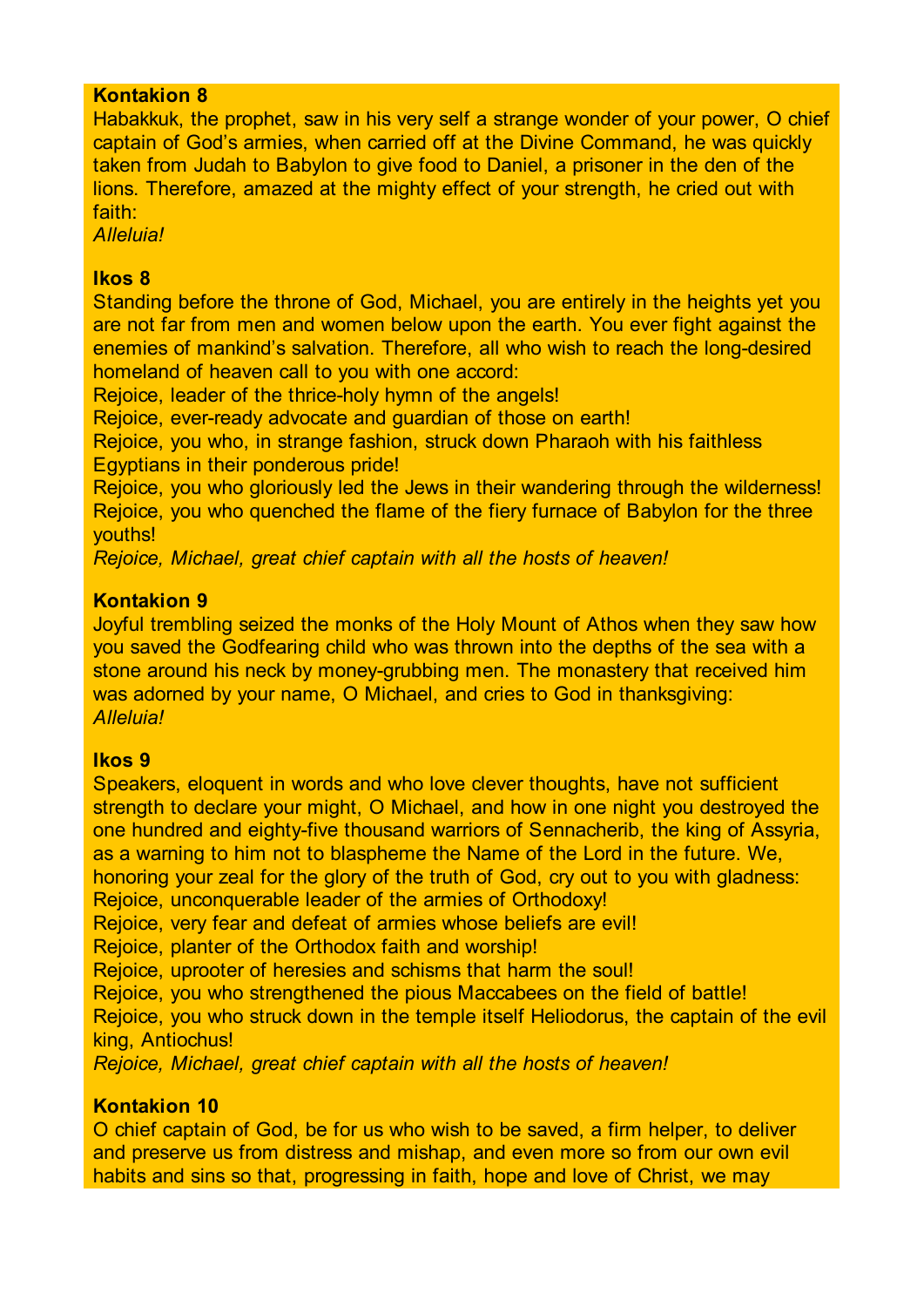thankfully cry out with joy to the Master of angels and mankind for your strong defense:

*Alleluia!*

## **Ikos 10**

O chief captain of God, you are a wall for all who believe and a strong pillar in the struggles with visible and invisible enemies. With thankful hearts and voices we cry: Rejoice, unconquerable opponent of the enemies of the Faith and the adversaries of the Holy Church!

Rejoice, untiring helper of those who humbly announce the Good News! Rejoice, you who enlighten with the light of faith those sitting in the land of darkness!

Rejoice, you who direct along the path of truth and repentance those made foolish through false wisdom!

Rejoice, terrible avenger of those who call in vain upon the Name of the Lord! Rejoice, chastiser-bearing lightning for those who foolishly mock the Mysteries of the Holy Faith!

*Rejoice, Michael, great chief captain with all the hosts of heaven!*

# **Kontakion 11**

O angel of God, every song of praise falls short because of the multitude of miracles performed by you not only in heaven and on earth, but also in the dark shades of the depths of the netherworld, where you have chained the serpent with the bonds of power of the Lord, that those delivered from the evil one's wickedness might bless the Master of heaven and earth, crying: *Alleluia!*

## **Ikos 11**

O chief captain, you appeared as a light-bearing servant of truth and the purity of divine worship when, foreseeing the snares of the spirit of darkness, you had forbidden him in the Name of the Lord, that he dare not show the hidden body of the prophet Moses, leader of the Jews, to the sensual children of Israel lest they deify him. Therefore, while we now honor your divinely bright feast, we cry to you: Rejoice, you who kept the purity of knowledge of God among the Jews in the days of the Old Testament!

Rejoice, who by grace have many times uprooted the weeds of error in the days of the New Testament!

Rejoice, destroyer of heathen prophets and idols!

Rejoice, fortifier of Christians who struggle and suffer!

Rejoice, you who fill the weak in spirit with the strength of the grace of God! Rejoice, you who clothe in the armor of faith those who fail in the flesh!

*Rejoice, Michael, great chief captain with all the hosts of heaven!*

# **Kontakion 12**

Beg grace for us from God in heaven as we sing to the glory of your honorable name, O Michael, that in the shadow of your protection we may live in all piety and purity until, set loose from the bonds of flesh and death, we may be granted to stand before the flaming throne of the King of Glory and sing with all the choirs of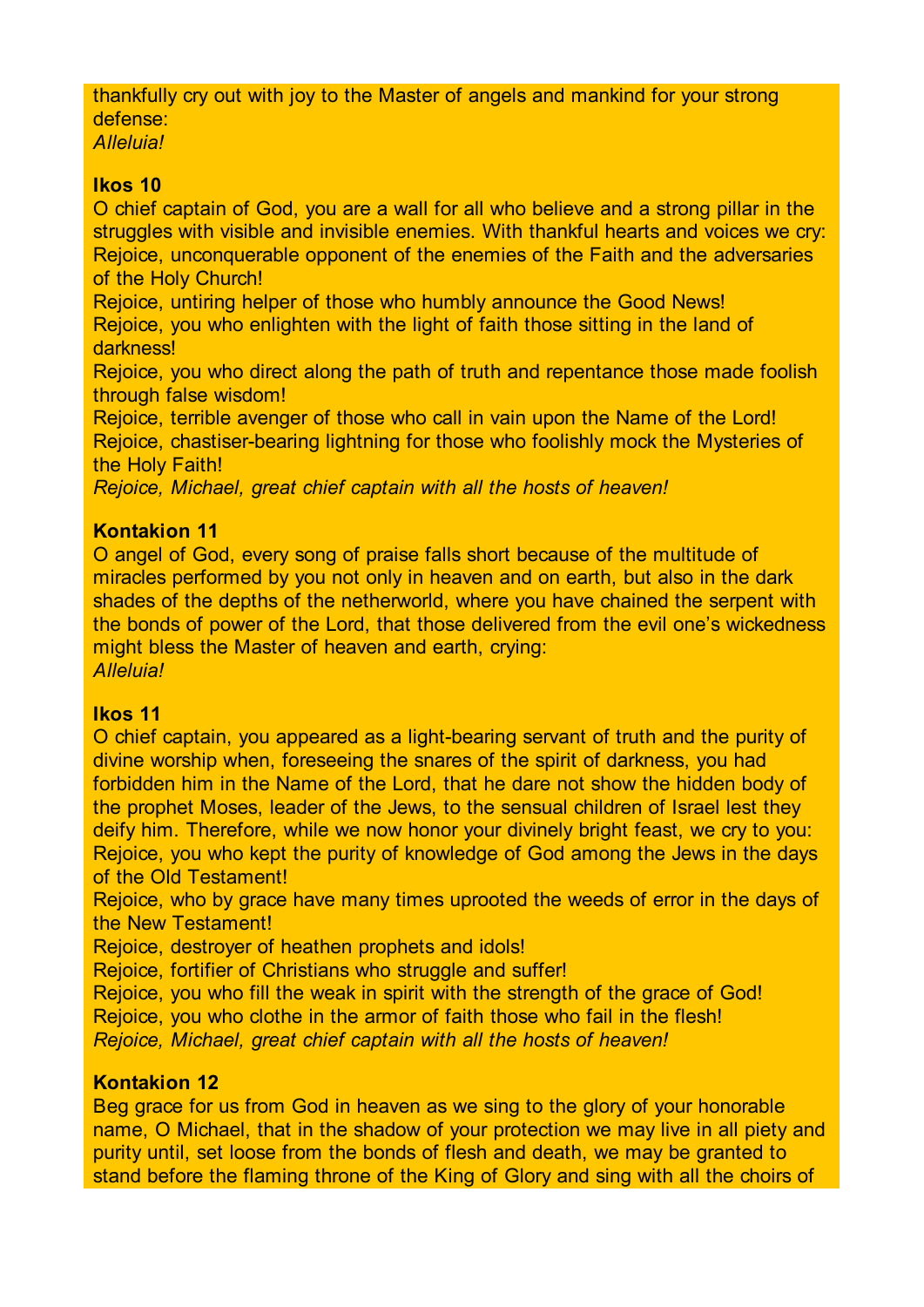# angels:

*Alleluia!*

# **Ikos 12**

Singing the praises of your many different miracles performed for our salvation, we pray the Lord and Master of all, O Michael, that the spirit of zeal for the glory of God that is within you fail not in us who sing to you with these hymns of praise: Rejoice, you who divinely set up in the heights of power the servants of God in time of need!

Rejoice, you who invisibly bring down from the heights of strength and glory those who are unworthy and insolent!

Rejoice, you, who on the last day, shall gather the chosen from the four ends of the earth!

Rejoice, you by whom at the voice of God sinners shall be committed like bales to the eternal fire!

Rejoice, you by whom Satan and his angels shall be cast into the lake of fire! Rejoice, you by whom the righteous shall gloriously be made to settle in the mansion of our heavenly Father!

*Rejoice, Michael, great chief captain with all the hosts of heaven!*

# **Kontakion 13** [3 times]

O most wonderful leader of archangels and angels, because of your most marvelous service for the salvation of mankind, accept from us the sound of praise and thanksgiving now offered to you, and as you are filled with the strength of God, protect us with your immaterial wings from all visible and invisible enemies, that we may cry without ceasing to the Lord glorified by you and who glorified you: *Alleluia!*

# **Ikos 1 Repeated**

As leader of the fiery choirs of angels, it is right to praise you with angelic tongue, O Michael, but until -taught by you - we have become used to the speech of the bodiless powers, hear the praises from thankful lips though they be those of mortal beings:

Rejoice, first-formed star of the world!

Rejoice, candle of truth and justice, shining like gold!

Rejoice, first receiver, in the choir of angels of the rays of the uncreated light! Rejoice, head of angels and archangels!

Rejoice, you in whom the creative glory of the Right Hand shines!

Rejoice, you by whom the assembly of all bodiless creatures is made beautiful! *Rejoice, Michael, great chief captain with all the hosts of heaven!*

# **Kontakion 1 Repeated**

Chosen captain of the heavenly hosts and defender of mankind, we - delivered by you from afflictions -offer this hymn of thanksgiving, and do you standing before the throne of the King of Glory set us free from all distress that we may cry to you with faith and love:

Rejoice, Michael great captain, with the hosts of heaven!